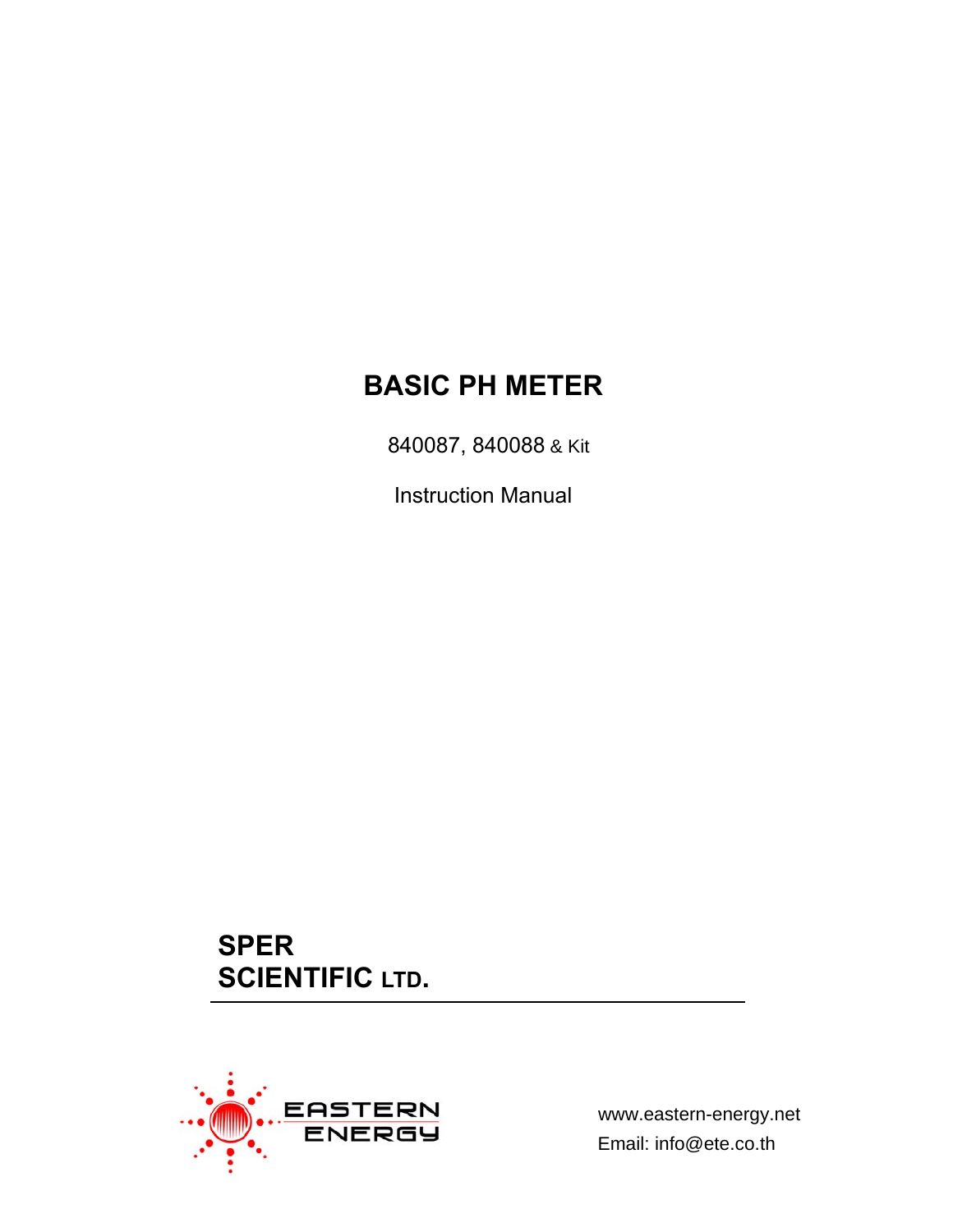## **TABLE OF CONTENTS**

| III. OPERATING INSTRUCTIONS |  |  |  |  |
|-----------------------------|--|--|--|--|
|                             |  |  |  |  |
|                             |  |  |  |  |
|                             |  |  |  |  |
|                             |  |  |  |  |
|                             |  |  |  |  |
|                             |  |  |  |  |
|                             |  |  |  |  |

# **I. INTRODUCTION**

The Basic pH Meter is a high quality, easy to operate general purpose pH meter. Your meter can be used with any electrode with a BNC type connector. It's light weight, compact yet heavy duty construction makes it ideal for field applications. Comes with a 9V battery, calibration tool, and instructions.



www.eastern-energy.net Email: info@ete.co.th

.

- 2 -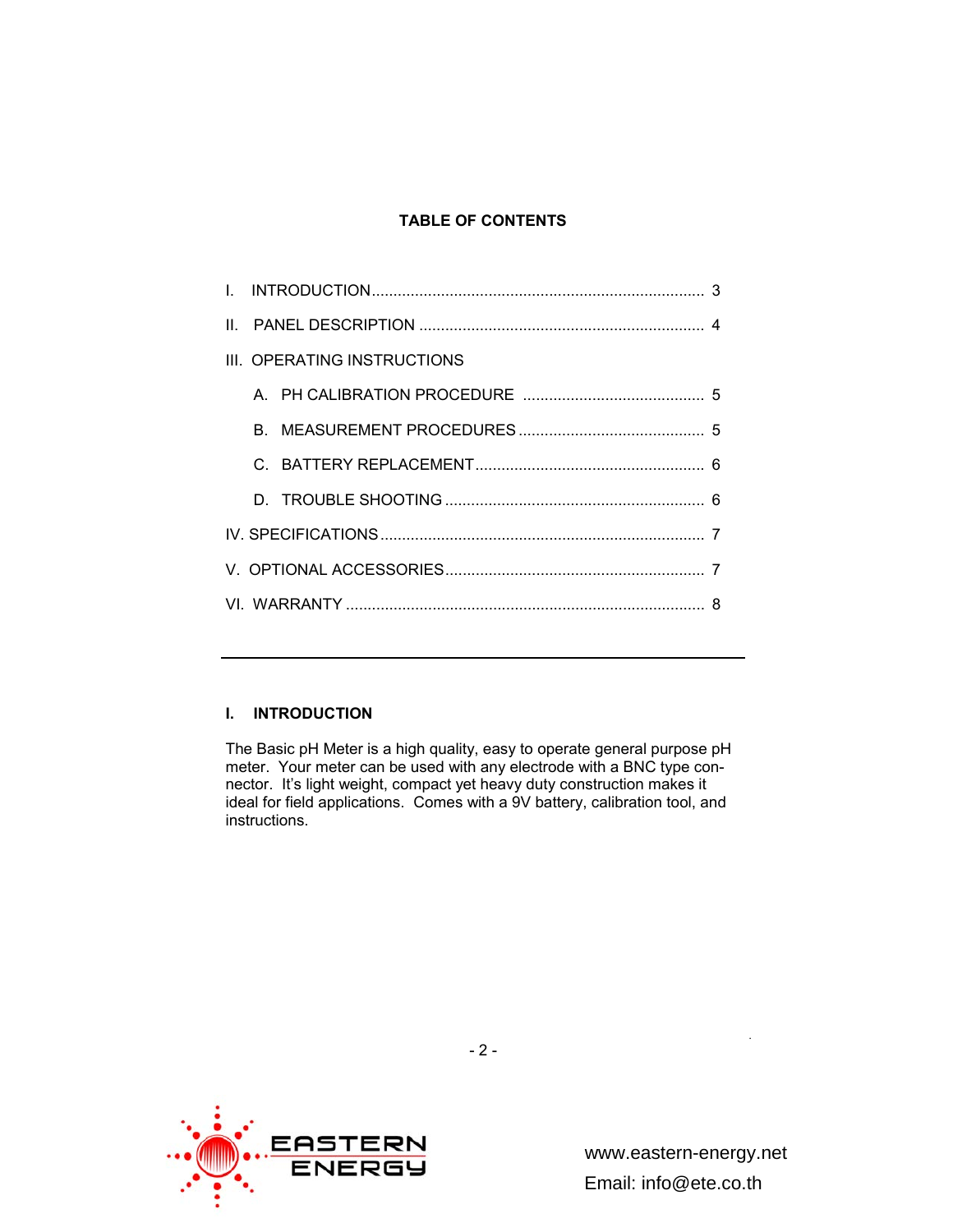# **II. PANEL DESCRIPTION**



| 1. LCD Display | 4. HOLD Button         | 17. Cal. PH7           |
|----------------|------------------------|------------------------|
| 2. ON Button   | 5. pH BNC Input Socket | 8. Battery Compartment |
| 3. OFF Button  | 6. Slope PH4/PH10 Adj. | 9. Stand               |

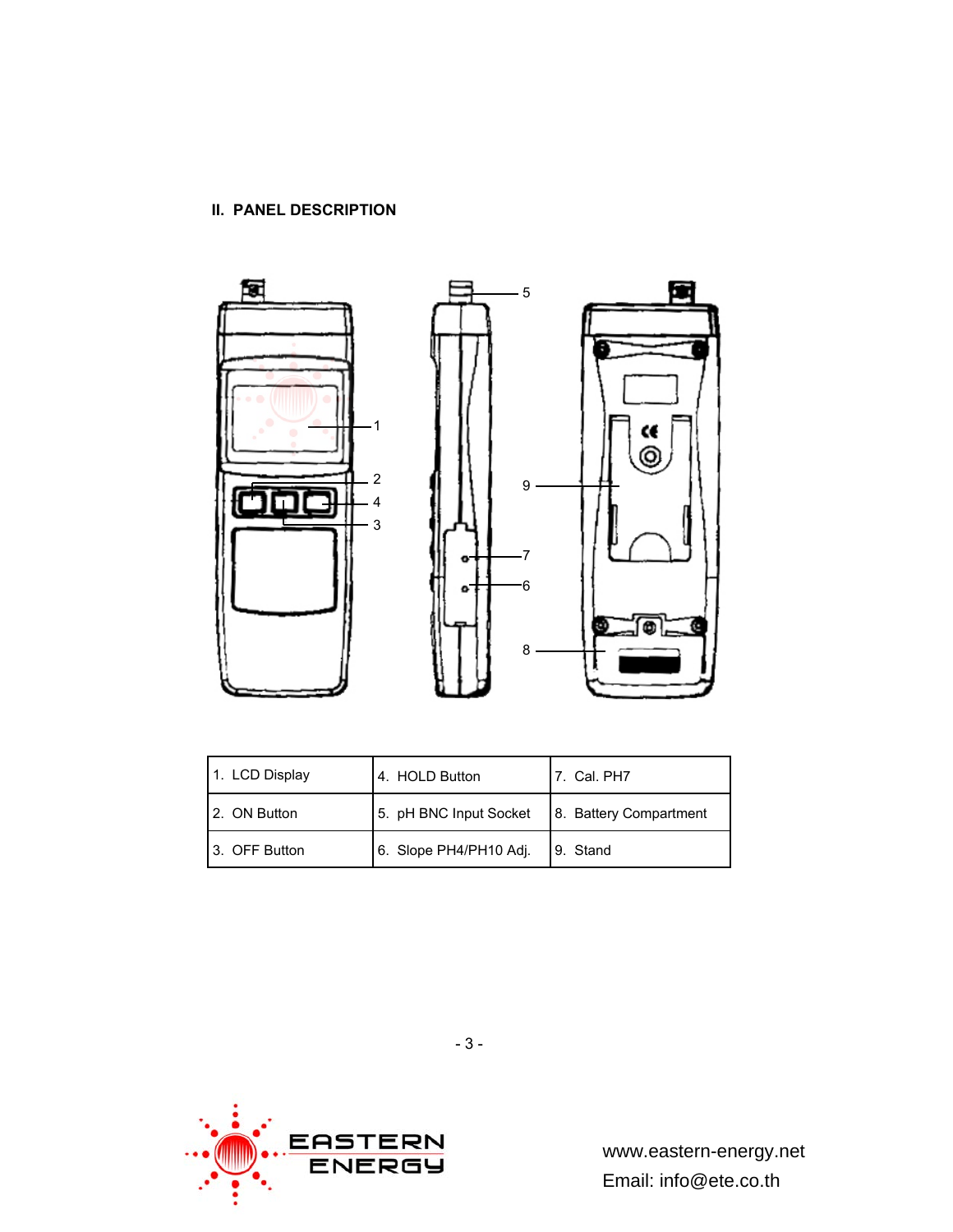## **III. OPERATING INSTRUCTIONS**

#### **A. PH CALIBRATION PROCEDURES**

The meter is factory calibrated to simulate the ideal pH electrode (0 mV at pH 7.00 and 177.4 mV at pH4, based on an ambient temperature of 77°F/25° C ). Follow the two-point calibration procedures to ensure the highest degree of accuracy.

#### **Two Point Calibration**

- 1. Connect the pH electrode to the **BNC SOCKET.**
- 2. Press the **ON** button and place the pH electrode into the pH7 solution.
- 3. Using a small screw driver, turn the **CAL. PH7** adjustment until the display indicates 7.00.
- 4. Rinse the electrode in distilled water and shake dry.
- 5. Next, place the electrode into the pH4 solution.
- 6. Turn the **SLOPE PH4 PH10** adjustment until the display indicates 4.00.
- 7. Rinse the electrode again.

#### **Single Point Calibration**

- 1. Connect the pH electrode to the **BNC SOCKET.**
- 2. Press the **ON** button and place the pH electrode into the pH7 solution.
- 3. Using a small screw driver, turn the **CAL. PH7** adjustment until the display indicates 7.00.
- 4. Rinse the electrode in distilled water.

#### **B. PH MEASUREMENT PROCEDURES**

- 1. Connect the pH electrode and press the **ON** button.
- 2. Calibrate the meter (see above instructions).
- 3. Place the pH electrode into the solution to be measured.
- 4. The pH level of the solution is displayed.
- 5. To freeze the displayed value, press the **HOLD** button. To cancel this function, press the **HOLD** button again.
- 6. Rinse the electrode in distilled water after each use.
- 7. Press the **OFF** button.



www.eastern-energy.net Email: info@ete.co.th

.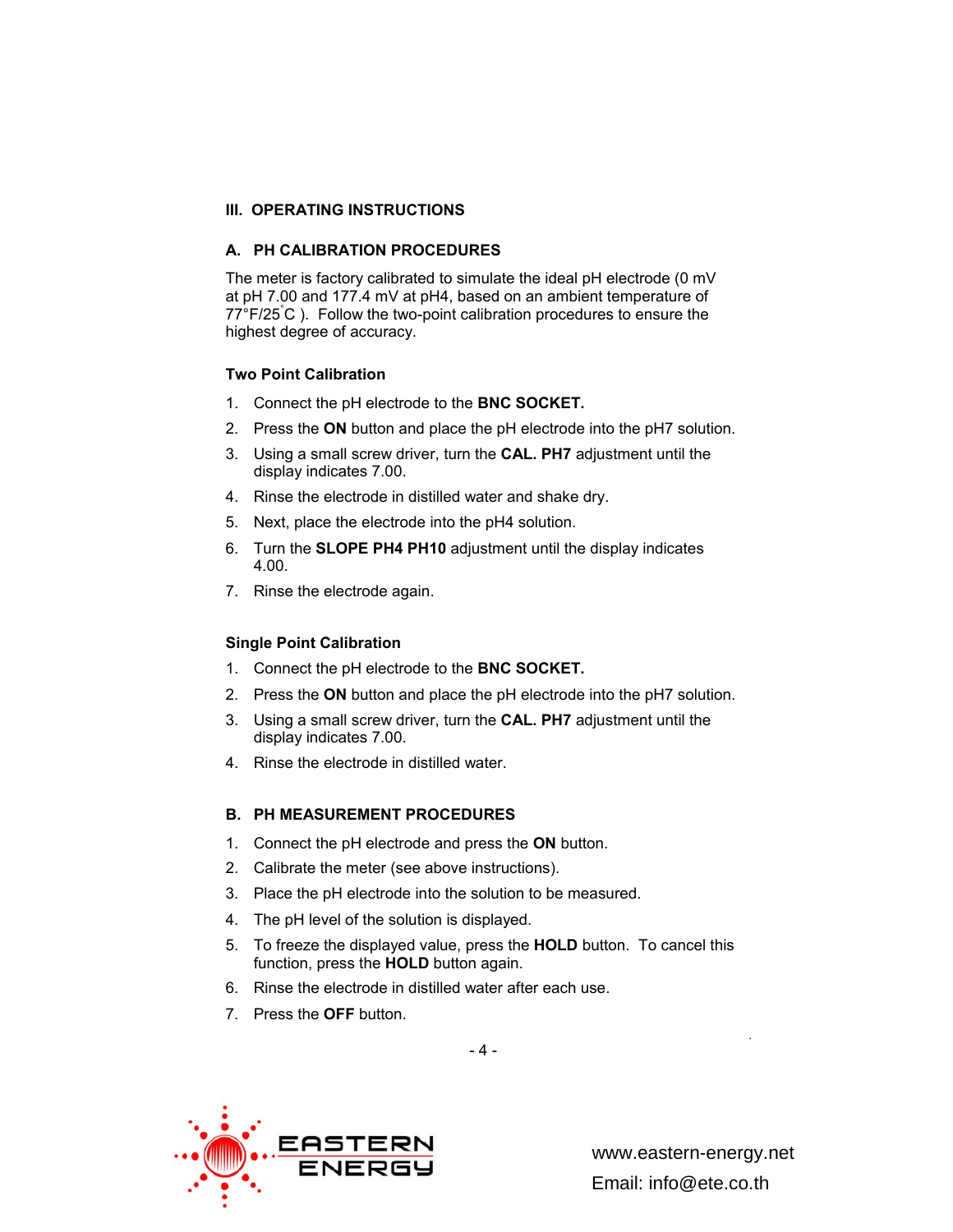#### **C. BATTERY REPLACEMENT**

1. Replace the battery when the low battery icon is displayed in the left corner of LCD. In-spec measurements may be made for several hours after the low battery indicator appears.



3. Close the battery cover.

#### **D. TROUBLE SHOOTING**

If you pH meter malfunctions, follow these steps to pinpoint the problem.

- 1. Replace the battery when the low battery icon is displayed.
- 2. Check that the electrode is correctly connected to the BNC socket.
- 3. Determine if the problem is the pH meter or the electrode by:
	- A. Substituting a known working electrode for the one in use.

- Or -

- B. Remove the electrode and turn the unit on. Next, insert a wire or paper clip into the center hole of the BNC electrode socket while touching the other end of the wire to the outer metal ring. If the meter is functioning, the pH reading should be stable and between 6.00 and 8.00.
- 4. If your meter displays a reading during step 3, replace the electrode. If the meter does not display a reading after following all trouble shooting steps, return it to Sper Scientific under the terms of the warranty.

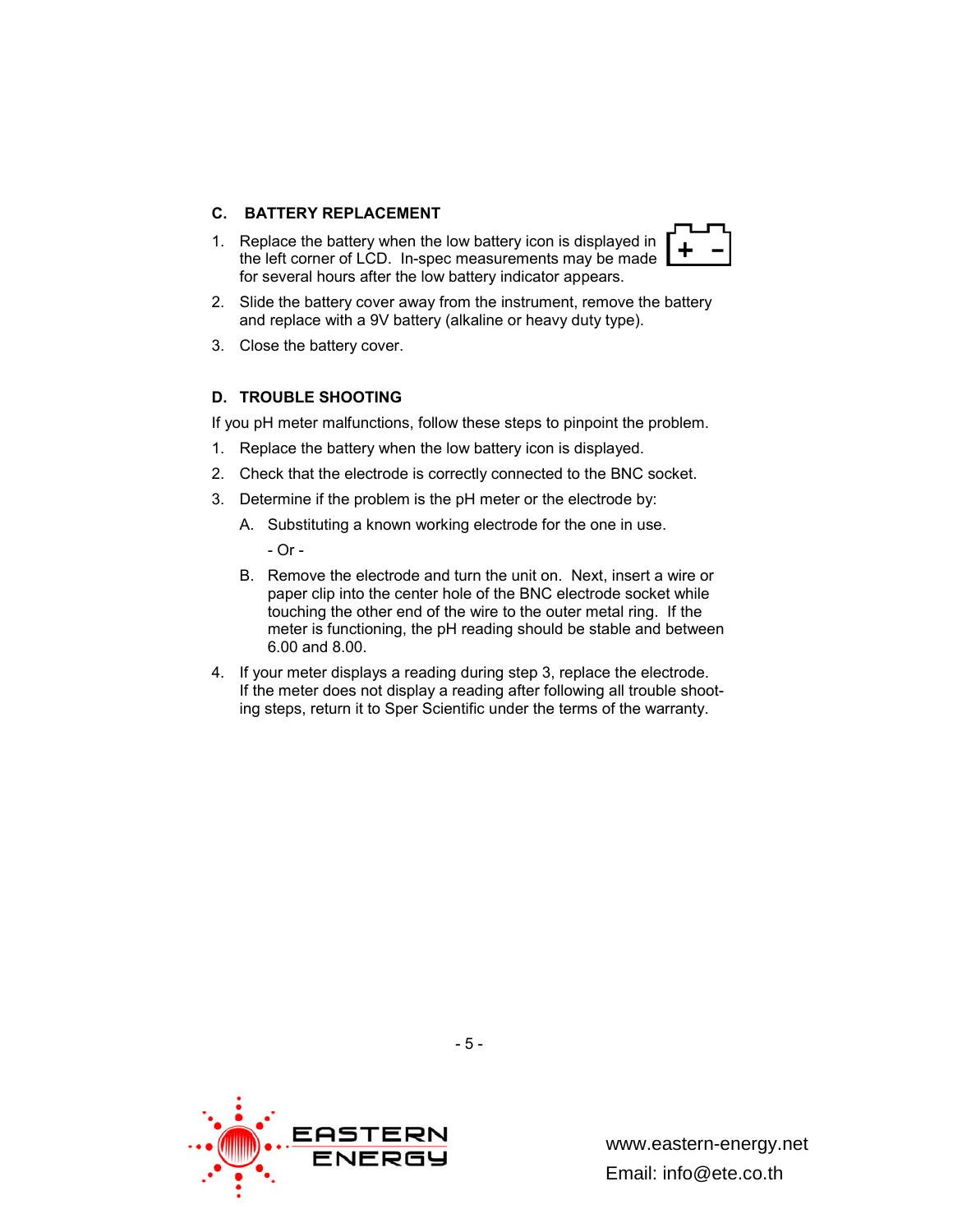# **IV. SPECIFICATIONS**

| Display                      | LCD, 1/2" (21.5 mm) digit height                                                                                                                                                                                    |
|------------------------------|---------------------------------------------------------------------------------------------------------------------------------------------------------------------------------------------------------------------|
| Input Impedance              | $10^{12}$ ohm                                                                                                                                                                                                       |
| <b>Measurement Range</b>     | $0 \sim 14$ pH $\times$ 0.01 pH                                                                                                                                                                                     |
| Resolution                   | $0.01$ pH                                                                                                                                                                                                           |
| Accuracy                     | $\pm$ 0.07pH (pH5 $\sim$ pH9)<br>$± 0.2pH$ ( <ph5,>pH9)<br/>Meter only, after calibration and including<br/>error for temperature at <math>64 \sim 82^{\circ}F</math><br/><math>(18 \sim 28^{\circ}C)</math></ph5,> |
| <b>Ph Calibration</b>        | External pH4 (slope adjustment) and<br>pH7 Cal. adjustment                                                                                                                                                          |
| <b>PH Electrode</b>          | Any pH electrode with a BNC connector                                                                                                                                                                               |
| <b>Operating Temperature</b> | $32 \sim 122$ °F (0 ~ 50°C)                                                                                                                                                                                         |
| <b>Operating Humidity</b>    | Max. 80% RH                                                                                                                                                                                                         |
| Sampling Time                | Approximately 0.4 seconds                                                                                                                                                                                           |
| Power Supply                 | 006P DC 9V battery                                                                                                                                                                                                  |
| <b>Power Consumption</b>     | Approximately 2.0 mA                                                                                                                                                                                                |
| Weight (meter)               | 7 1/2 oz (220g)                                                                                                                                                                                                     |
| Size (meter)                 | 7 3/4 x 2 1/2" x 1" (205 x 68 x 30 mm)                                                                                                                                                                              |

# **V. OPTIONAL ACCESSORIES** (item number and description)

| 840090 | Water Resistant Instrument Pouch                                                                  |
|--------|---------------------------------------------------------------------------------------------------|
| 840092 | Bench-Top Tripod                                                                                  |
| 840093 | <b>Field Tripod</b>                                                                               |
| 840016 | $\begin{array}{c} \circ & \circ & \circ \\ \circ & \circ & \circ \end{array}$<br>0000<br>pH Probe |
| 860008 | pH 4 Buffer Solution (3 bottles, 40 mL each)                                                      |
| 860009 | pH 7 Buffer Solution (3 bottles, 40 mL each)                                                      |
| 860010 | pH 10 Buffer Solution (3 bottles, 40 mL each)                                                     |



.